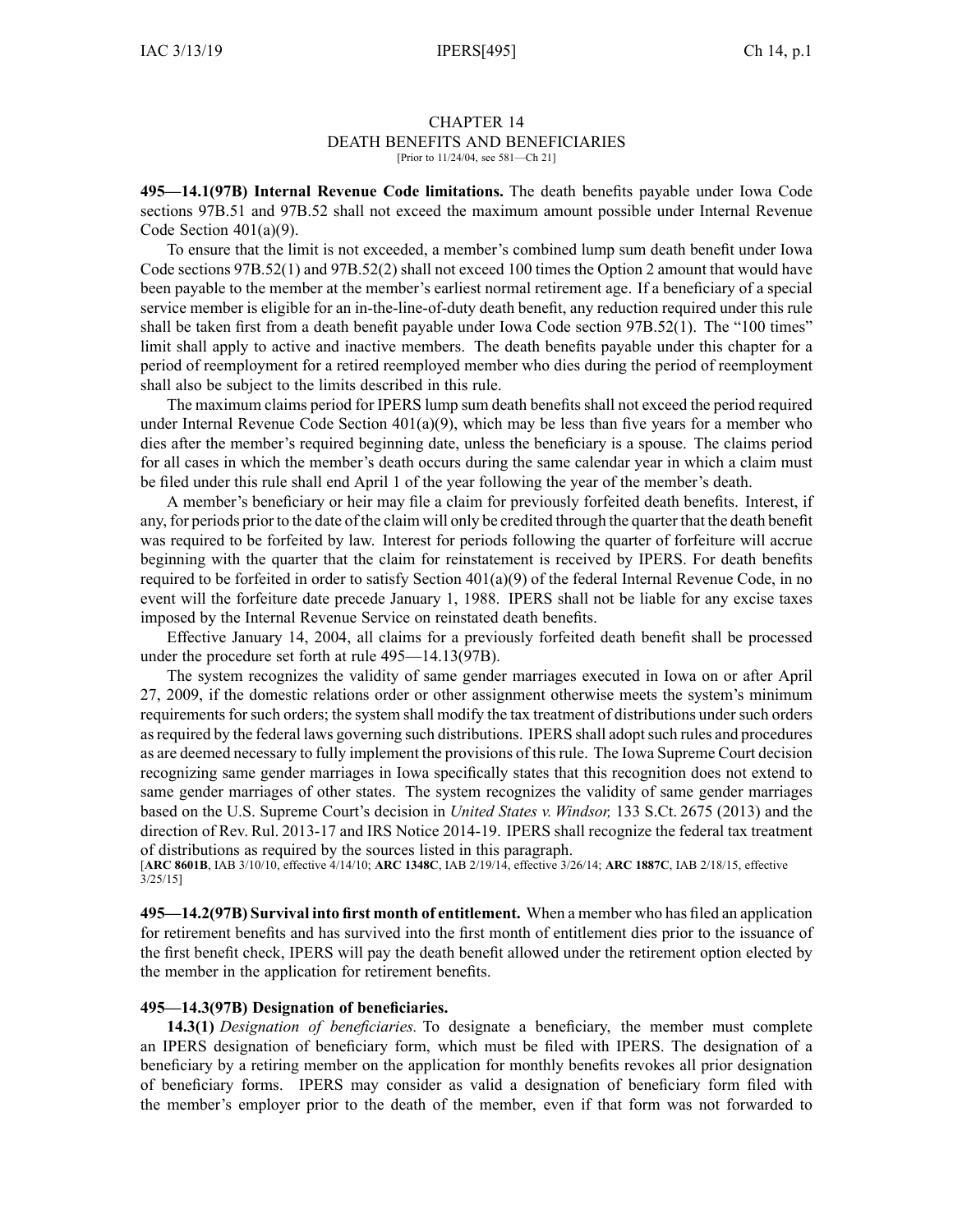IPERS prior to the member's death. If <sup>a</sup> retired member is reemployed in covered employment, the most recently filed beneficiary form shall govern the paymen<sup>t</sup> of all death benefits for all periods of employment. Notwithstanding the foregoing sentence, <sup>a</sup> reemployed IPERS Option 4 or 6 retired member may name someone other than the member's contingent annuitant as beneficiary, but only for lump sum death benefits accrued during the period of reemployment and only if the contingent annuitant has died or has been divorced from the member before or during the period of reemployment unless <sup>a</sup> qualified domestic relations order (QDRO) directs otherwise. If <sup>a</sup> reemployed IPERS Option 4 or 6 retired member dies without filing <sup>a</sup> new beneficiary form, the death benefits accrued for the period of reemployment shall be paid to the member's contingent annuitant, unless the contingent annuitant has died or been divorced from the member. If the contingent annuitant has been divorced from the member, any portion of the lump sum death benefits awarded in <sup>a</sup> QDRO shall be paid to the contingent annuitant as alternate payee, and the remainder of the lump sum death benefits shall be paid to the member's estate or, if applicable, to the member's heirs if no estate is probated.

**14.3(2)** *Deceased beneficiary.* If <sup>a</sup> named beneficiary predeceased the member, that beneficiary's share shall be paid to the surviving named beneficiaries in equal shares.

**14.3(3)** *Change of beneficiary.* The beneficiary may be changed by the member by filing <sup>a</sup> new designation of beneficiary form with IPERS. The latest dated designation of beneficiary form on file shall determine the identity of the beneficiary. Payment of <sup>a</sup> refund to <sup>a</sup> terminated member cancels the designation of beneficiary on file with IPERS.

**14.3(4)** *Spousal signature.* If the member designates someone other than a spouse as the sole primary beneficiary, the beneficiary designation form must contain <sup>a</sup> spousal signature, pursuan<sup>t</sup> to Iowa Code section [97B.44](https://www.legis.iowa.gov/docs/ico/section/2017/97B.44.pdf). If <sup>a</sup> member's spouse cannot be located, the spousal signature requirement may be waived upon receipt of the notarized form specified by IPERS. [**ARC [1887C](https://www.legis.iowa.gov/docs/aco/arc/1887C.pdf)**, IAB 2/18/15, effective 3/25/15; **ARC [2981C](https://www.legis.iowa.gov/docs/aco/arc/2981C.pdf)**, IAB 3/15/17, effective 4/19/17; **ARC [4337C](https://www.legis.iowa.gov/docs/aco/arc/4337C.pdf)**, IAB 3/13/19, effective 4/17/19]

**495—14.4(97B) Applications for death benefits.** Before death benefit payments can be made, application in writing must be submitted to IPERS with <sup>a</sup> copy of the member's death certificate, or if <sup>a</sup> death certificate cannot be obtained, IPERS may rely on such resources as it has available, including but not limited to records from the Social Security Administration, bureau of health statistics, IPERS' own internal records, or reports derived from other public records, and other departmental or governmental records to which IPERS may have access together with information establishing the claimant's right to payment. A named beneficiary must complete an IPERS application for death benefits based on the deceased member's account. If the claimant's claim is based on dissolution of marriage that revoked the IPERS beneficiary designation, the claim must be processed pursuan<sup>t</sup> to rule [495—14.17](https://www.legis.iowa.gov/docs/iac/rule/495.14.17.pdf)(97B). [**ARC [1887C](https://www.legis.iowa.gov/docs/aco/arc/1887C.pdf)**, IAB 2/18/15, effective 3/25/15; **ARC [2402C](https://www.legis.iowa.gov/docs/aco/arc/2402C.pdf)**, IAB 2/17/16, effective 3/23/16]

## **495—14.5(97B) Commuted lump sums.**

**14.5(1)** *Designated beneficiary is an estate, trust, church, charity, or similar organization.* Where the designated beneficiary is an estate, trust, church, charity or similar organization, or is <sup>a</sup> person, such as a trustee, executor, or administrator who has been appointed to receive funds on behalf of such entities, paymen<sup>t</sup> of benefits shall be made in <sup>a</sup> lump sum only.

**14.5(2)** *Multiple beneficiaries.* Where multiple beneficiaries have been designated by the member, payment, including the paymen<sup>t</sup> of the remainder of <sup>a</sup> series of guaranteed annuity payments, shall be made in <sup>a</sup> lump sum only. The lump sum paymen<sup>t</sup> shall be paid to the multiple beneficiaries in equal shares.

**14.5(3)** *Guaranteed payments.* Where <sup>a</sup> member has selected Option 5 and dies before receiving all guaranteed payments, and the member's designated beneficiary also dies before all guaranteed payments are made, any remaining guaranteed payments shall be paid in <sup>a</sup> commuted lump sum. [**ARC [8929B](https://www.legis.iowa.gov/docs/aco/arc/8929B.pdf)**, IAB 7/14/10, effective 6/21/10; **ARC [9068B](https://www.legis.iowa.gov/docs/aco/arc/9068B.pdf)**, IAB 9/8/10, effective 10/13/10]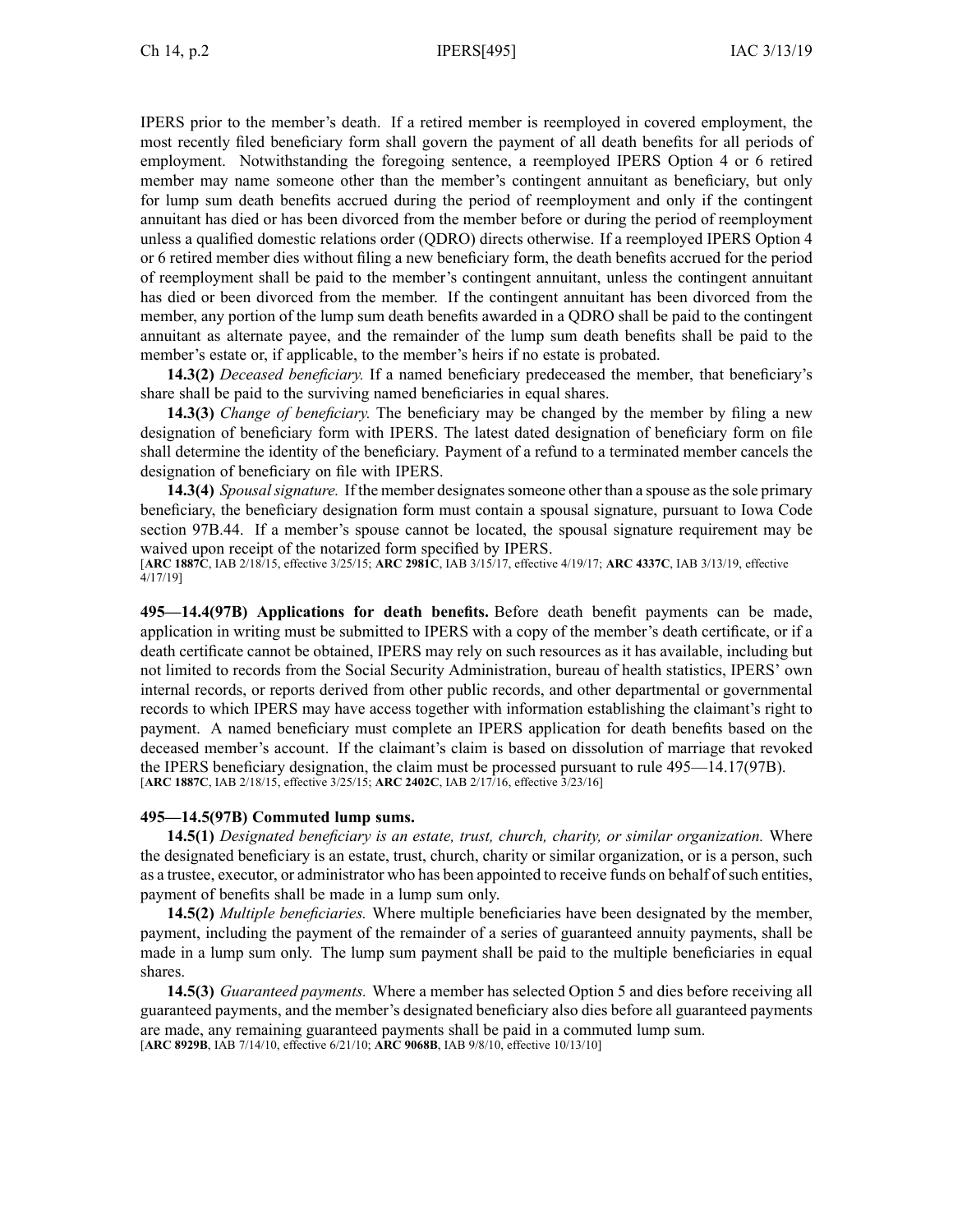**495—14.6(97B) Payment of the death benefit when no designation of beneficiary or an invalid designation of beneficiary form is on file.** When no designation of beneficiary or an invalid designation of beneficiary form is on file with IPERS, paymen<sup>t</sup> shall be made in one of the following ways.

**14.6(1)** Where the estate is open, paymen<sup>t</sup> shall be made to the administrator or executor where said executor or administrator shall be duly appointed and serving under Iowa Code chapter [633](https://www.legis.iowa.gov/docs/ico/chapter/633.pdf) or [635](https://www.legis.iowa.gov/docs/ico/chapter/635.pdf).

**14.6(2)** Where no estate is probated or the estate is closed prior to the filing with IPERS of an application for death benefits, paymen<sup>t</sup> will be made to the surviving spouse. The following documents shall be presented as supporting evidence:

- *a.* Copy of the will, if any;
- *b.* Copy of any letters of appointment; and
- *c.* Copy of the court order closing the estate and discharging the executor or administrator.

**14.6(3)** Where no estate is probated or the estate is closed prior to the filing with IPERS of an application for death benefits and there is no surviving spouse, paymen<sup>t</sup> will be made to the heirs-at-law as determined by the intestacy laws of the state of Iowa.

**14.6(4)** Where <sup>a</sup> trustee has been named as designated beneficiary and is not willing to accep<sup>t</sup> the death benefit or otherwise serve astrustee, IPERS may apply but is not required to apply to the applicable district court for an order to distribute the funds to the clerk of court on behalf of the beneficiaries of the member's trust. Upon the issuance of an order and the giving of such notice as the court prescribes, IPERS may deposit the death benefit with the clerk of court for distribution. IPERS shall be discharged from all liability upon deposit with the clerk of court.

**495—14.7(97B) Waiver of beneficiary rights.** A named beneficiary of <sup>a</sup> deceased member may waive current and future rights to payments to which the beneficiary would have been entitled. The waiver of the rights shall occur prior to the receipt of <sup>a</sup> paymen<sup>t</sup> from IPERS to the beneficiary. The waiver of rights shall be binding and will be executed on <sup>a</sup> form provided by IPERS. The waiver of rights may be general, in which case paymen<sup>t</sup> shall be divided equally among all remaining designated beneficiaries or, if there are none, to the member's estate. The waiver of rights may also expressly be made in favor of one or more of the member's designated beneficiaries or the member's estate. If the waiver of rights operates in favor of the member's estate and no estate is probated or claim made, or if the executor or administrator expressly waives paymen<sup>t</sup> to the estate, paymen<sup>t</sup> shall be paid to the member's surviving spouse unless there is no surviving spouse or the surviving spouse has waived the surviving spouse's rights. In that case, paymen<sup>t</sup> shall be made to the member's heirs excluding any person who waived the right to payment. Any waiver filed by an executor, administrator, or other fiduciary must be accompanied by <sup>a</sup> release acceptable to IPERS indemnifying IPERS from all liability to beneficiaries, heirs, or other claimants for any waiver executed by an executor, administrator, or other fiduciary.

**495—14.8(97B) Beneficiaries under the age of 18.** Payment may be made to <sup>a</sup> conservator if the beneficiary is under the age of 18 and the total dollar amount to be paid by IPERS to <sup>a</sup> single beneficiary is \$25,000 or more. Payment may be made to <sup>a</sup> custodian if the total dollar amount to be paid by IPERS to <sup>a</sup> single beneficiary is less than \$25,000.

**495—14.9(97B) Simultaneous deaths.** IPERS will apply the provisions of the Uniform Simultaneous Death Act, Iowa Code sections [633.523](https://www.legis.iowa.gov/docs/ico/section/633.523.pdf) et seq., in determining the proper beneficiaries of death benefits in applicable cases.

**495—14.10(97B) Felonious deaths.** IPERS will apply the provisions of the Felonious Death Act, Iowa Code sections [633.535](https://www.legis.iowa.gov/docs/ico/section/633.535.pdf) et seq., in determining the proper beneficiaries of death benefits in applicable cases.

**495—14.11(97B) No interest on postretirement death benefits.** Interest is only accrued on <sup>a</sup> member's death benefit if the member dies before the member's first month of entitlement (FME) or, for <sup>a</sup> retired reemployed member, before the member's reemployment FME, and is only accrued with respec<sup>t</sup> to the retired or retired reemployed member's accumulated contributions account.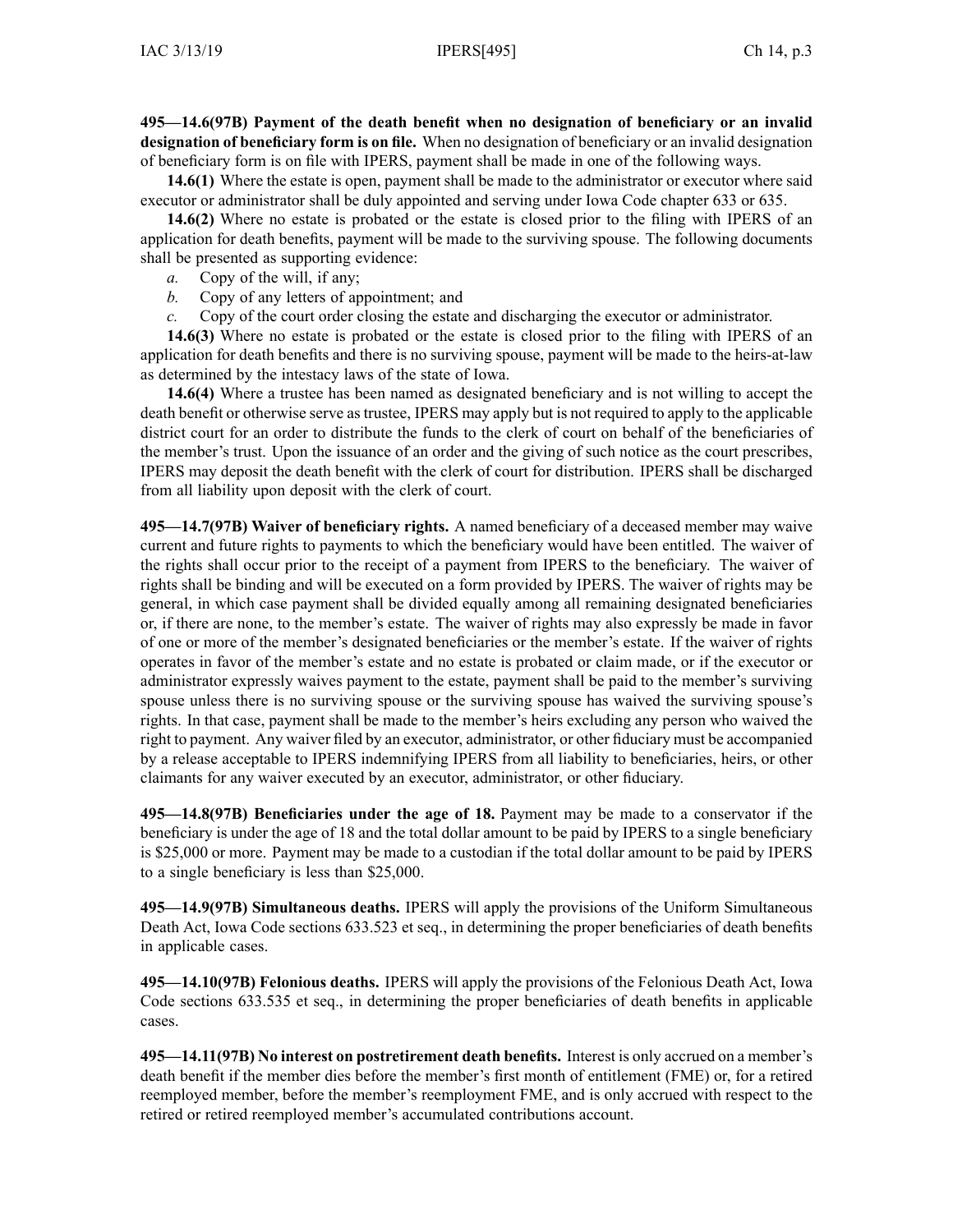# **495—14.12(97B) Preretirement death benefits.**

**14.12(1)** *Pre-January 1, 1999, deaths.* Where the member dies prior to the first month of entitlement, the death benefit shall include the accumulated contributions of the member plus the product of an amount equal to the highest year of covered wages of the deceased member and the number of years of membership service divided by the "applicable denominator," as provided in Iowa Code section [97B.52\(1\)](https://www.legis.iowa.gov/docs/ico/section/97B.52.pdf). The amount payable shall not be less than the amount that would have been payable on the death of the member on June 30, 1984. The calculation of the highest year of covered wages shall use the highest calendar year of covered wages reported to IPERS.

**14.12(2)** *Post-January 1, 1999, deaths—death benefits under Iowa Code section [97B.52\(1\)](https://www.legis.iowa.gov/docs/ico/section/97B.52.pdf).*

*a.* Definitions.

*"Accrued benefit"* means the monthly amount that would have been payable to the deceased member under IPERS Option 2 at the member's earliest normal retirement age, based on the member's covered wages and service credits at the date of death. If <sup>a</sup> deceased member's wage record consists of <sup>a</sup> combination of regular and special service credits, the monthly amount that would have been payable to the deceased member under Option 2 at the member's earliest normal retirement age shall be determined separately for regular and special service credits, and then combined.

*"Beneficiary(ies)"* shall, unless the context indicates otherwise, refer to both window period beneficiaries and post-window period beneficiaries.

*"Implementation date"* means January 1, 2001.

*"Nearest age"* means <sup>a</sup> member's or beneficiary's age expressed in whole years, after rounding for partial years of age. Ages shall be rounded down to the nearest whole year if less than six complete months have passed following the month of the member's or beneficiary's last birthday, and shall be rounded up if six complete months or more have passed following the month of the member's or beneficiary's last birthday.

*"Post-window period beneficiary"* means <sup>a</sup> beneficiary of <sup>a</sup> member who dies before the member's first month of entitlement and on or after January 1, 2001.

*"Window period beneficiary"* means <sup>a</sup> beneficiary of <sup>a</sup> member who dies before the member's first month of entitlement during the period January 1, 1999, through December 31, 2000.

*b.* Any window period beneficiary or post-window period beneficiary may elect to receive the lump sum amount available under Iowa Code section [97B.52\(1\)](https://www.legis.iowa.gov/docs/ico/section/97B.52.pdf). Sole beneficiaries may elect, in lieu of the foregoing lump sum amount, to receive <sup>a</sup> single life annuity that is the actuarial equivalent of such lump sum amount.

A window period beneficiary must repay any prior preretirement death benefit received as follows:

(1) If <sup>a</sup> window period beneficiary wishes to receive the larger lump sum amount, if any, the system shall pay the difference between the prior death benefit lump sum amount and the new death benefit lump sum amount.

(2) If <sup>a</sup> sole window period beneficiary wishes to receive <sup>a</sup> single life annuity under Iowa Code section [97B.52\(1\)](https://www.legis.iowa.gov/docs/ico/section/97B.52.pdf), the sole window period beneficiary may either:

1. Annuitize the difference between the previously paid lump sum amount and the new larger lump sum amount, if any; or

2. Annuitize the full amount of the largest of the lump sum amounts available under the revised statute, but must repay the full amount of the previously paid lump sum amount.

(3) To the extent possible, repaymen<sup>t</sup> costs shall be recovered from retroactive monthly payments, if any, and the balance shall be offset against current and future monthly payments until the system is repaid in full.

*c.* A claim for <sup>a</sup> single life annuity under this subrule must be filed as follows:

(1) A sole window period beneficiary must file <sup>a</sup> claim for <sup>a</sup> single life annuity within 12 months of the implementation date.

(2) A sole post-window period beneficiary must file <sup>a</sup> claim for <sup>a</sup> single life annuity within 12 months of the member's death.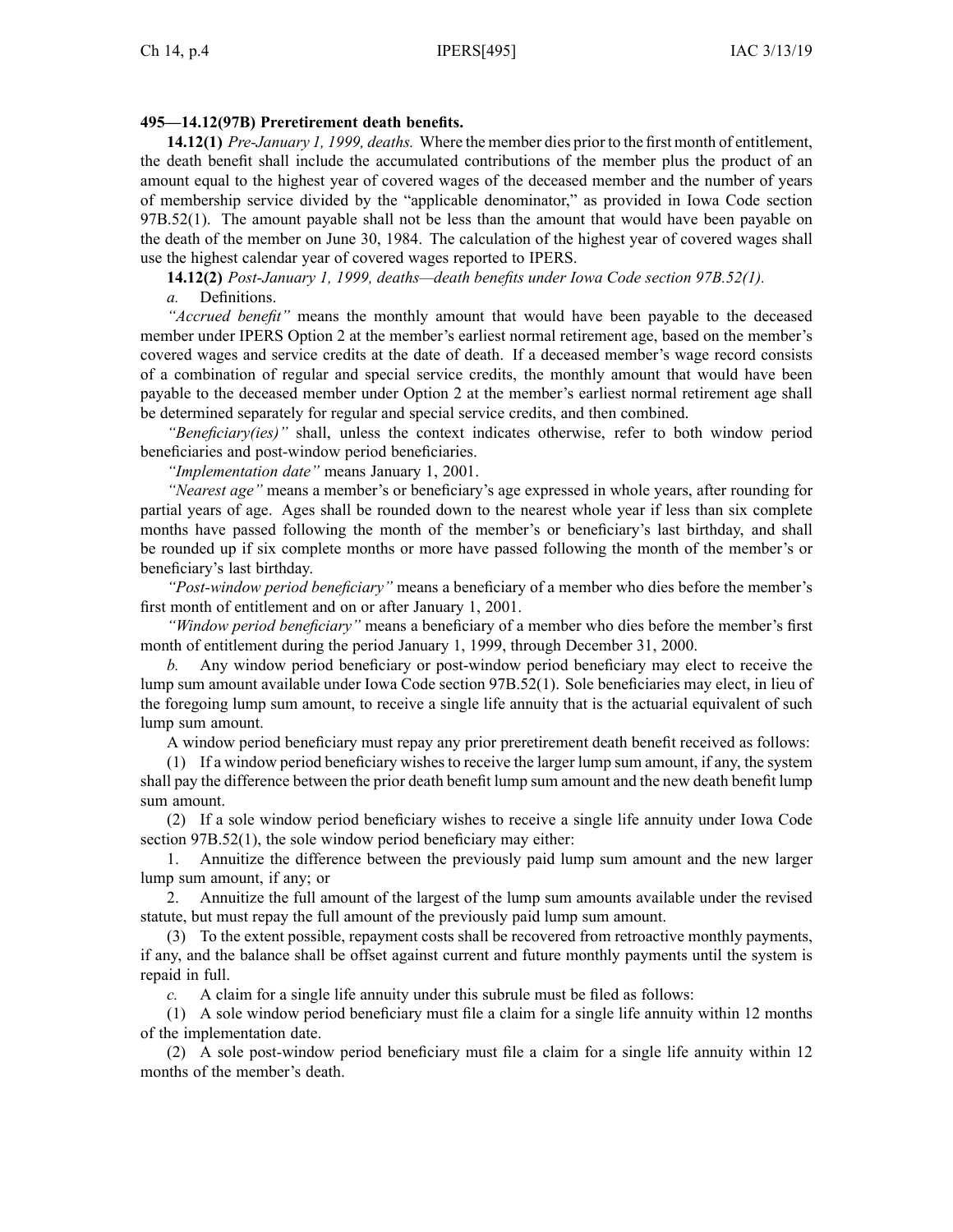(3) A beneficiary who is <sup>a</sup> surviving spouse must file <sup>a</sup> claim for <sup>a</sup> single life annuity within the period specified in subparagraph (1) or (2), as applicable, or by the date that the member would have attained the age of 70½, whichever period is longer.

*d.* Elections to receive the lump sum amount or single life annuity available under Iowa Code section [97B.52\(1\)](https://www.legis.iowa.gov/docs/ico/section/97B.52.pdf) and this subrule shall be irrevocable once the first paymen<sup>t</sup> is made. Election shall be irrevocable as of the date the first paycheck is issued, or would have been issued but for the fact that the paymen<sup>t</sup> is being offset against <sup>a</sup> prior preretirement death benefit payment.

*e.* No further benefits will be payable following the death of any beneficiary who qualifies and elects to receive the single life annuity provided under this subrule.

*f.* The provisions of this subrule shall not apply to members who die before January 1, 1999.

*g.* Procedures and assumptionsto be used in calculating the lump sum presen<sup>t</sup> value of <sup>a</sup> member's accrued benefit are as follows:

(1) IPERS shall calculate <sup>a</sup> member's retirement benefit at earliest normal retirement age under IPERS Option 2, based on the member's covered wages and service credits at the date of death, and the retirement benefit formula in effect in the month following the date of death.

(2) For purposes of determining the "member date of death annuity factor" under the conversion tables supplied by IPERS' actuary, IPERS shall assume that "age" means the member's nearest age at the member's date of death.

(3) For purposes of determining the "member unreduced retirement annuity factor" under the conversion tables supplied by IPERS' actuary, IPERS shall assume that "age" means the member's nearest age at the member's earliest normal retirement date. If <sup>a</sup> member had already attained the member's earliest normal retirement date, IPERS shall assume that "age" means the member's nearest age at the date of death.

*h.* Procedures and assumptions for converting the lump sum present value of a deceased member's preretirement death benefit to <sup>a</sup> single life annuity are as follows:

(1) For purposes of determining the "age of beneficiary annuity factor" under the conversion tables supplied by IPERS' actuary, IPERS shall assume that "age" means the beneficiary's nearest age as of the beneficiary's first month of entitlement.

(2) A beneficiary's first month of entitlement is the month after the date of the member's death.

(3) Effective for claims filed after June 30, 2004, no retroactive payments of the single life annuity shall be made under this subrule.

(4) Effective for claims filed after June 30, 2004, the beneficiary whose single life annuity is less than \$600 per year shall be able to receive only the lump sum paymen<sup>t</sup> under this rule.

*i.* Eligibility for favorable experience dividend (FED) payments. Any sole beneficiary who is eligible for and elects to receive <sup>a</sup> single life annuity under this subrule shall also qualify for the dividend payments authorized under rule [495—15.2](https://www.legis.iowa.gov/docs/iac/rule/495.15.2.pdf)(97B), subject to the requirements of that rule.

*j.* Retired reemployed members and aged 70 members who retire without terminating employment. Preretirement death benefits for retired reemployed members and aged 70 members who retire without terminating employment shall be calculated as follows:

(1) For beneficiaries of such members who elect IPERS Option 4 or 6 at retirement, IPERS shall recompute (for retired reemployed members) or recalculate/recompute (for aged 70 members who retired without terminating employment) the member's monthly benefits as though the member had elected to terminate employment as of the date of death, to have the member's benefits adjusted for postretirement wages, and then lived into the recomputation or recalculation/recomputation (as applicable) first month of entitlement.

(2) The recomputation provided under subparagraph (1) shall apply only to beneficiaries of members who elected IPERS Option 4 or 6, where the member's monthly benefit would have been increased by the period of reemployment, and is subject to the limitations of Iowa Code sections [97B.48A](https://www.legis.iowa.gov/docs/ico/section/97B.48A.pdf), [97B.49A](https://www.legis.iowa.gov/docs/ico/section/97B.49A.pdf), [97B.49B](https://www.legis.iowa.gov/docs/ico/section/97B.49B.pdf), [97B.49C](https://www.legis.iowa.gov/docs/ico/section/97B.49C.pdf), [97B.49D](https://www.legis.iowa.gov/docs/ico/section/97B.49D.pdf), and [97B.49G](https://www.legis.iowa.gov/docs/ico/section/97B.49G.pdf). The recalculation/recomputations provided under subparagraph (1) shall apply only to beneficiaries of members who elected IPERS Option 4 or 6, where the member's monthly benefit would have been increased by the period of employment after the initial retirement, and is subject to the limitations of Iowa Code sections [97B.49A](https://www.legis.iowa.gov/docs/ico/section/97B.49A.pdf),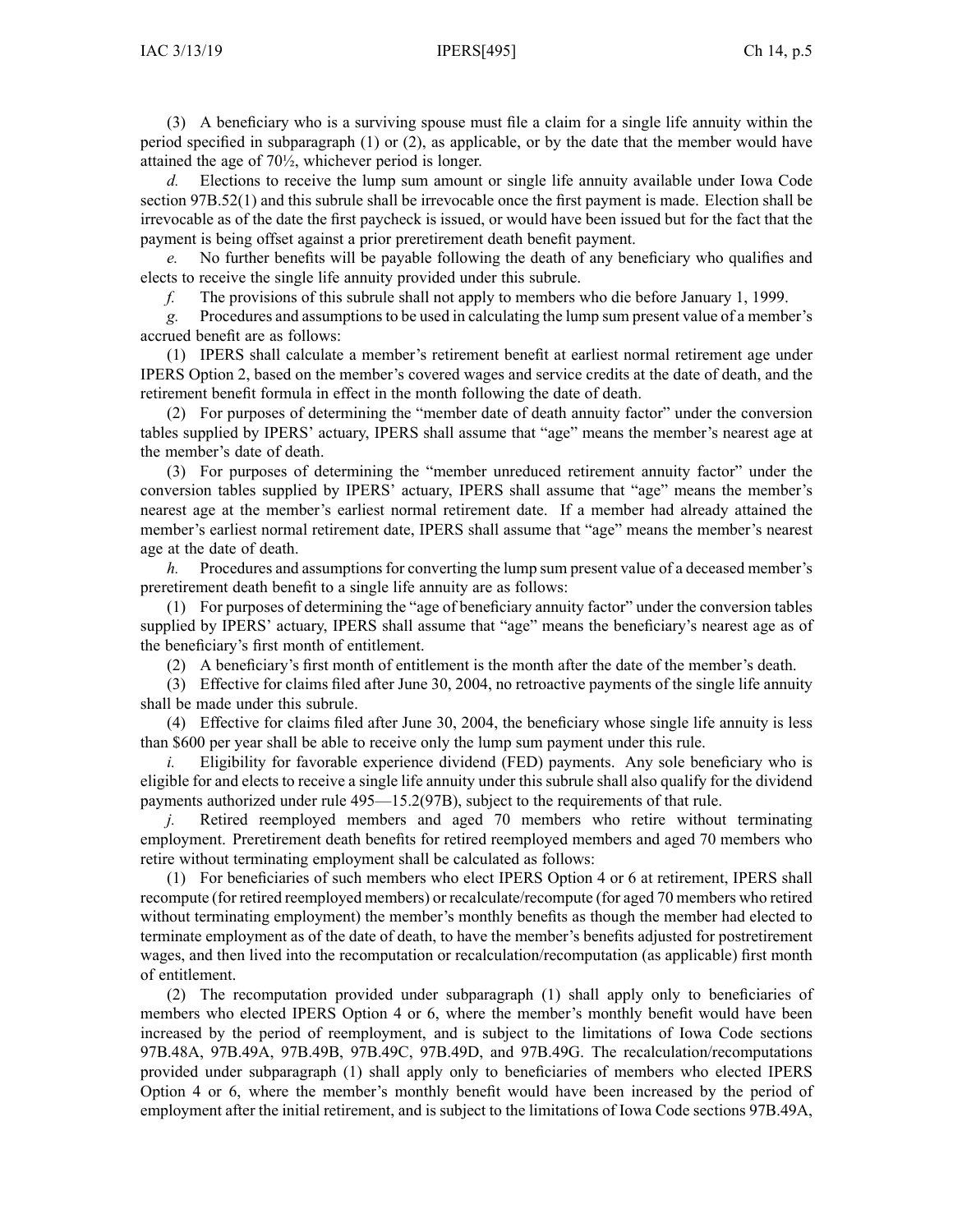[97B.49B](https://www.legis.iowa.gov/docs/ico/section/97B.49B.pdf), [97B.49C](https://www.legis.iowa.gov/docs/ico/section/97B.49C.pdf), [97B.49D](https://www.legis.iowa.gov/docs/ico/section/97B.49D.pdf), and [97B.49G](https://www.legis.iowa.gov/docs/ico/section/97B.49G.pdf). In all other cases, including cases where members previously received <sup>a</sup> lump sum paymen<sup>t</sup> under Iowa Code section [97B.48\(1\)](https://www.legis.iowa.gov/docs/ico/section/97B.48.pdf) in lieu of <sup>a</sup> monthly retirement allowance, preretirement death benefits under this subparagraph shall be the lump sum amount equal to the accumulated employee and accumulated employer contributions.

(3) Beneficiaries of members who had elected IPERS Option 4 or 6 may also elect to receive the accumulated employer and accumulated employee contributions described in subparagraph [14.12\(2\)](https://www.legis.iowa.gov/docs/iac/rule/495.14.12.pdf)*"j"*(2), in lieu of the increased monthly annuity amount. Notwithstanding subparagraph (2) above, if the member elected IPERS Option 5 at retirement, the lump sum amount payable under this paragraph shall be the greater of the applicable commuted lump sum or the accumulated employee and accumulated employer contributions.

*k.* Inactive members with less than 16 quarters of service credit. For deaths occurring after June 30, 2004, and before July 1, 2012, preretirement death benefits shall be provided solely under Iowa Code section [97B.52\(1\)](https://www.legis.iowa.gov/docs/ico/section/97B.52.pdf)*"a,"* and shall only be payable in lump sum amounts for inactive members who have less than 16 quarters of service credit. For purposes of this paragraph, an inactive member is <sup>a</sup> member as defined under Iowa Code section [97B.1A\(12\)](https://www.legis.iowa.gov/docs/ico/section/97B.1A.pdf).

*l.* Inactive members not vested by service. For deaths occurring after June 30, 2012, preretirement death benefitsshall be provided solely under Iowa Code section [97B.52\(1\)](https://www.legis.iowa.gov/docs/ico/section/97B.52.pdf)*"a,"* and shall only be payable in lump sum amounts for inactive members who are not vested by service. For purposes of this paragraph, an inactive member is <sup>a</sup> member as defined under Iowa Code section [97B.1A\(12\)](https://www.legis.iowa.gov/docs/ico/section/97B.1A.pdf). [**ARC [0017C](https://www.legis.iowa.gov/docs/aco/arc/0017C.pdf)**, IAB 2/22/12, effective 3/28/12; **ARC [2402C](https://www.legis.iowa.gov/docs/aco/arc/2402C.pdf)**, IAB 2/17/16, effective 3/23/16]

## **495—14.13(97B) Payment procedures for heirs that cannot be located.**

**14.13(1)** *Order of priority.* If <sup>a</sup> death benefit cannot be paid because heirs cannot be located, IPERS will pay <sup>a</sup> death benefit to the member's heirs according to the following procedure.

*a. Children.* If there is no surviving spouse, but at least one child survives, the death benefit shall be divided equally among the member's children. If there are living and deceased children, the shares that would have been payable to deceased children shall be payable in equal shares to the surviving children of each such deceased child.

*b. Grandchildren.* If neither the spouse nor children survive, but at least one grandchild survives, the death benefit shall be divided equally among the member's grandchildren. If there are living and deceased grandchildren, the shares that would have been payable to any deceased grandchild shall be payable in equal shares to the surviving children of such deceased grandchild.

*c. Parent(s).* If there is no surviving spouse, child, or grandchild, but at least one paren<sup>t</sup> survives, the death benefit shall be divided equally between the member's parents.

*d. Siblings.* If there is no surviving spouse, child, grandchild, or parent, but at least one sibling survives, the death benefit shall be divided equally among the member's siblings. If there are living and deceased siblings, the shares that would have been payable to any deceased sibling shall be payable in equal shares to the surviving children of such deceased siblings.

*e. Nephew(s) and niece(s).* If no one from the above-mentioned groups survives, but there is at least one surviving niece or nephew, the death benefit shall be divided equally among the member's surviving nieces and nephews.

*f. Estate.* If someone other than <sup>a</sup> member of one of the groups listed above claims the member's death benefit, an estate must be opened and the death benefit shall only be payable to the administrator of that estate.

**14.13(2)** *Procedures for initial distribution for identified heirs.* IPERS shall distribute the death benefit to the heirs making <sup>a</sup> claim for such benefit in descending order listed in [14.13\(1\)](https://www.legis.iowa.gov/docs/iac/rule/495.14.13.pdf)*"a"* to *"f."* A claimant shall be required to submit an affidavit suitable to IPERS that verifies the claimant's share or, to the best of the claimant's knowledge, that there are no other surviving persons from the claimant's group and that there are no living persons in any lower-numbered group that would have <sup>a</sup> higher priority claim to the death benefit. IPERS shall have no responsibility to determine or search out the member's heirs at law, nor shall IPERS incur any liability for relying on <sup>a</sup> claimant's affidavits in paying the death benefit hereunder.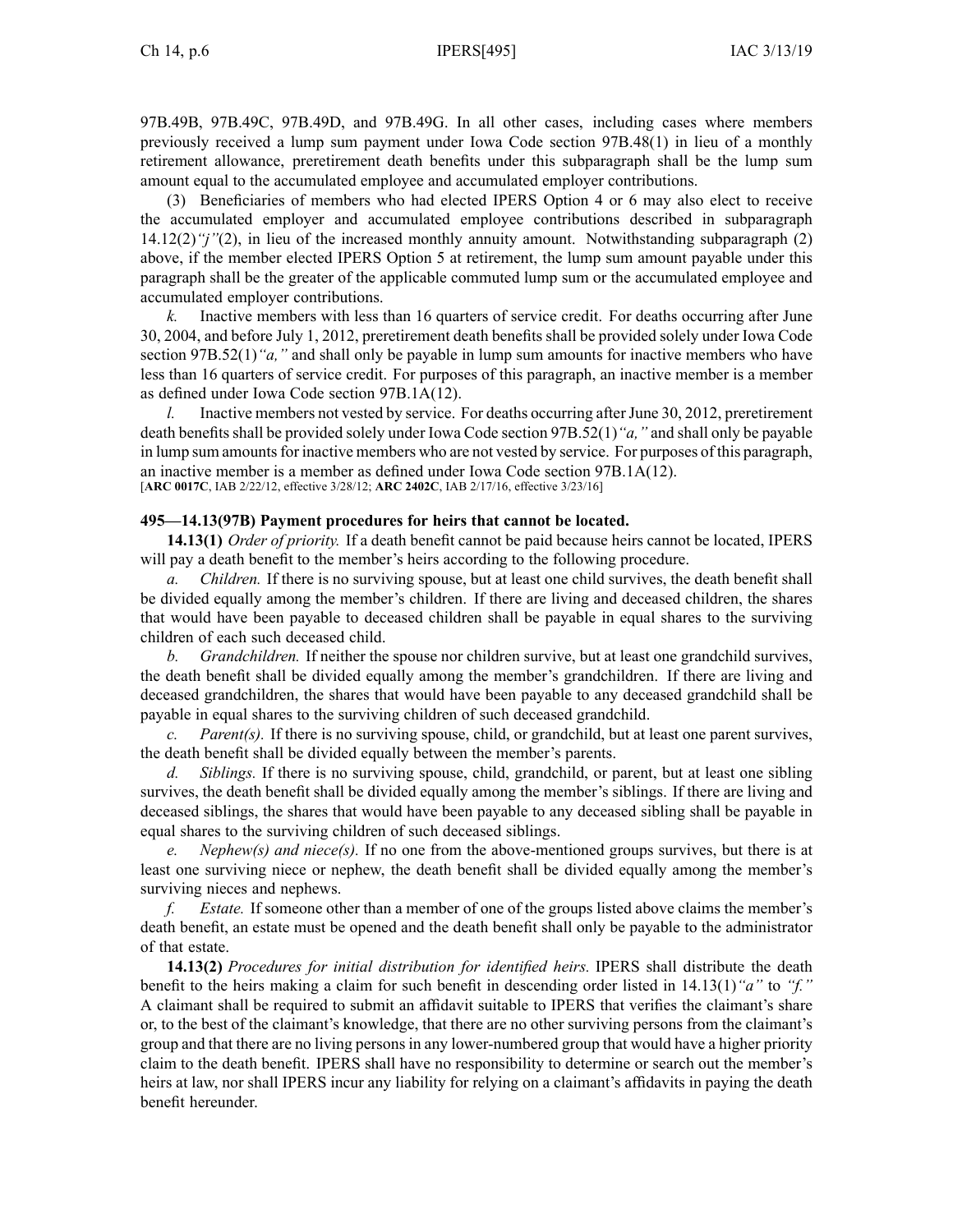**14.13(3)** *Procedures for final distribution to heirs who have filed claims.* If <sup>a</sup> claimant has identified other persons in the claimant's group who would be entitled to <sup>a</sup> share of the member's death benefit, but such persons have not filed <sup>a</sup> claim within five years after the member's death, or by the date required under IRC Section  $401(a)(9)$  if earlier, the remainder of the member's death benefit shall be paid in pro-rata shares to the claimants who were previously paid <sup>a</sup> share of the death benefit. In order to comply with the applicable IRS limitations, the final payments under this subrule shall be made by December 31 of the fifth year that begins after the member's date of death, or by December 31 of the year that distribution is required under IRC Section 401(a)(9), if earlier. The sole recourse of any claimant who is <sup>a</sup> member of <sup>a</sup> group receiving payments hereunder or of any lower-numbered group that should have received all of such payments shall be against the claimants of the group that received death benefit payments.

**495—14.14(97B) Procedures for deaths of certain voluntary emergency services personnel occurring in the line of duty.** Effective July 1, 2006, for <sup>a</sup> member who dies while performing the functions of <sup>a</sup> voluntary emergency services provider as described under Iowa Code section [85.61](https://www.legis.iowa.gov/docs/ico/section/85.61.pdf) or [147A.1](https://www.legis.iowa.gov/docs/ico/section/147A.1.pdf), benefits for deaths occurring in the line of duty shall be paid pursuan<sup>t</sup> to Iowa Code section [100B.31](https://www.legis.iowa.gov/docs/ico/section/100B.31.pdf).

**495—14.15(97B) Rollovers by nonspouse beneficiaries.** Effective January 1, 2007, nonspouse beneficiaries shall be permitted to reques<sup>t</sup> <sup>a</sup> direct rollover of such beneficiaries' death benefit payments to traditional IRA accounts established in accordance with Section 829 of the Pension Protection Act of 2006 and IRS Notice 2007-7. IPERS shall determine the amount eligible for direct rollover under IRC Section 401(a)(9), if any, and the procedural requirements for requesting such rollovers. It shall be the beneficiaries' responsibility to determine that the recipient IRAs meet the structural and operational requirements of Section 829 and Notice 2007-7. IPERS shall bear no responsibility for rollovers to IRA accounts that fail to meet such requirements.

Effective January 1, 2008, IPERS will also allow rollovers under this rule to Roth IRA accounts established in accordance with the structural and operational requirements of Section 829 and Notice 2007-7.

# **495—14.16(97B) Required minimum distribution (RMD) basic calculation.**

**14.16(1)** The RMD for <sup>a</sup> member who retired under an option with <sup>a</sup> lump sum death benefit and died after the member's required beginning date (RBD) is calculated as follows:

*a.* Step 1. Determine the number of payments remaining for the calendar year in which the member died. The current month's paymen<sup>t</sup> is not used in this calculation.

*b.* Step 2. Multiply the number of remaining payments determined in Step 1 by the gross amount of the member's last monthly paymen<sup>t</sup> to ge<sup>t</sup> the RMD amount. If the lump sum death benefit is less than the RMD, then the RMD is the lump sum death benefit amount.

*c.* Step 3. Determine the total non-RMD amount by subtracting the RMD as determined in Step 2 from the lump sum death benefit.

*d.* The eligible rollover amount is the total non-RMD amount as determined in Step 3.

**14.16(2)** In order to allocate nontaxable amounts between RMD and non-RMD, the calculation is performed as follows:

*a.* Nontaxable amounts are allocated first to the RMD portion of the lump sum death benefit.

*b.* If the nontaxable amounts are greater than the RMD amount, the remaining nontaxable amounts are allocated to the non-RMD portion of the lump sum amount.

*c.* If the nontaxable amounts are less than the RMD amount, the remaining portion of the RMD amount is composed of taxable amounts.

[**ARC [8929B](https://www.legis.iowa.gov/docs/aco/arc/8929B.pdf)**, IAB 7/14/10, effective 6/21/10; **ARC [9068B](https://www.legis.iowa.gov/docs/aco/arc/9068B.pdf)**, IAB 9/8/10, effective 10/13/10]

**495—14.17(97B) Beneficiary revocation pursuant to Iowa Code section [598.20B](https://www.legis.iowa.gov/docs/ico/section/598.20B.pdf), dissolution of marriage.** IPERS is not liable for the paymen<sup>t</sup> of death benefits to <sup>a</sup> beneficiary pursuan<sup>t</sup> to <sup>a</sup> beneficiary designation that has been revoked or reinstated by <sup>a</sup> divorce, annulment, or remarriage before IPERS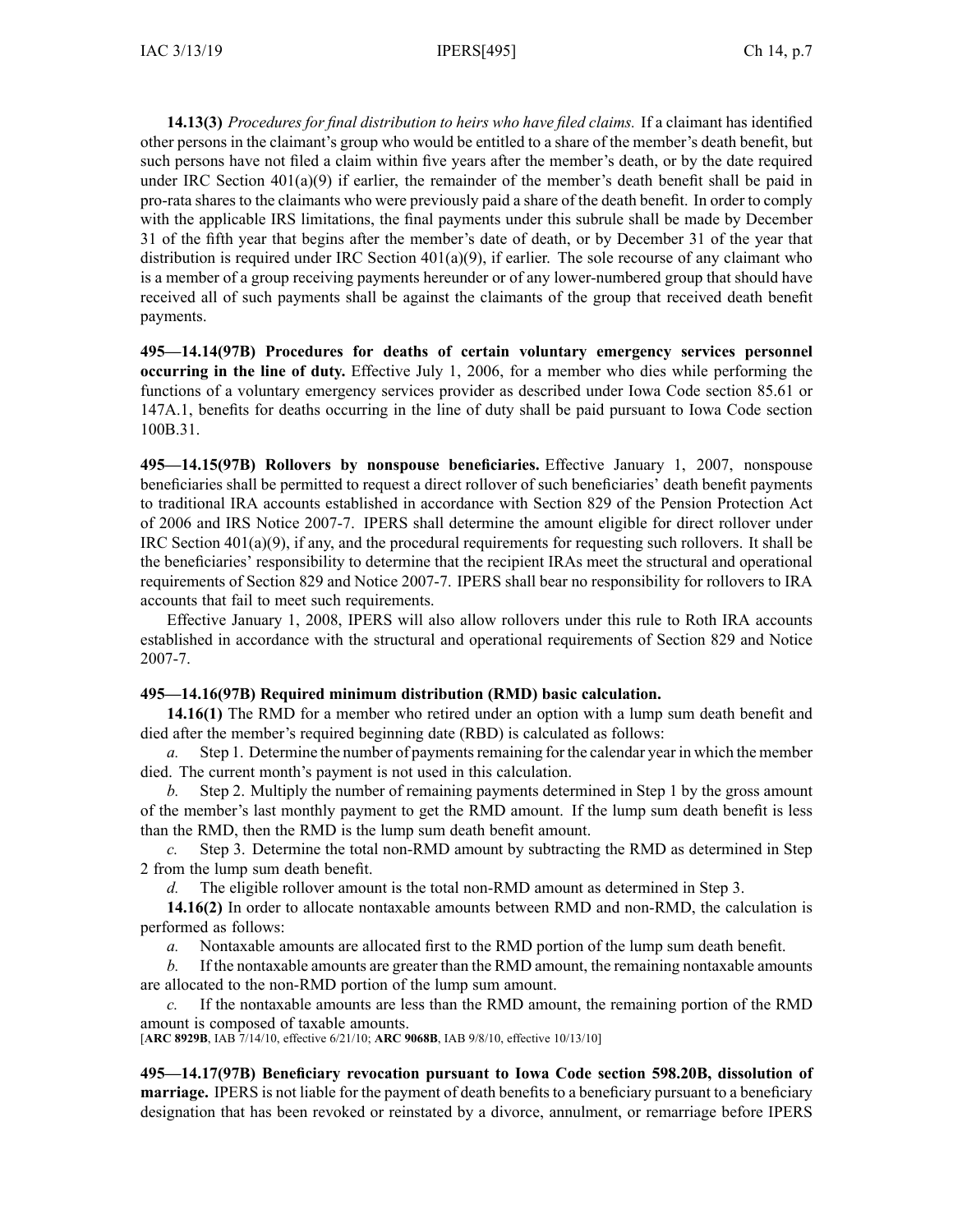receives the written notice set forth in subrule [14.17\(1\)](https://www.legis.iowa.gov/docs/iac/rule/495.14.16.pdf). Furthermore, IPERS shall only be liable for payments made after receipt of such written notice if the written notice is received at least ten calendar days prior to the payment.

**14.17(1)** *Form of notice.* The written notice shall include the following information:

*a.* The name of the deceased member,

- *b.* The name of the person(s) whose entitlement to IPERS death benefits is being challenged,
- *c.* The name, address, and telephone number of the person(s) asserting an interest,

*d.* A statement that the decedent's divorce, annulment, or remarriage revoked the entitlement of the person(s) whose status is being challenged to the IPERS death benefits in question, and

*e.* A copy of the divorce decree upon which the claim is based.

In addition to the above information, if the person whose entitlement is being challenged is not the former spouse, the written notice must indicate that the person was related to the former spouse, but not the member, by blood, adoption or affinity, and state the nature of the relationship.

**14.17(2)** *Delivery of notice.* Written notice under this rule must be addressed to IPERS General Counsel and mailed to IPERS by registered mail orserved upon IPERS in the same manner as <sup>a</sup> summons in <sup>a</sup> civil action.

**14.17(3)** *Administration.* Upon receipt of written notice that meets the requirements of subrules [14.17\(1\)](https://www.legis.iowa.gov/docs/iac/rule/495.14.17.pdf) and [14.17\(2\)](https://www.legis.iowa.gov/docs/iac/rule/495.14.17.pdf):

*a.* IPERS shall review the deceased member's account and determine if there are moneys left to be distributed from the account.

*b.* IPERS shall pay the amounts owed, if any, to the probate court having jurisdiction over the decedent's estate, if the deceased member has an open estate.

*c.* IPERS shall pay the amounts owed, if any, to the probate court that had or would have had jurisdiction over the decedent's estate, if the deceased member's estate is closed or an estate was not opened.

*d.* As IPERS makes applicable payments, <sup>a</sup> copy of the written notice received by IPERS shall be filed with the probate court.

If the probate court charges <sup>a</sup> filing fee for the deposit of amounts payable hereunder, IPERS shall deduct such filing fees and other court costs from the amounts payable prior to transfer. The probate court shall hold the funds and, upon its determination, shall order disbursement or transfer in accordance with the determination. Additional filing fees and court costs, if any, shall be charged upon disbursement either to the recipient or against the funds on deposit with the probate court, in the discretion of the court.

**14.17(4)** *Release of claims.* Payments made to <sup>a</sup> probate court under this rule shall discharge IPERS from all claims by all persons for the value of amounts paid the court. [**ARC [8601B](https://www.legis.iowa.gov/docs/aco/arc/8601B.pdf)**, IAB 3/10/10, effective 4/14/10; **ARC [8929B](https://www.legis.iowa.gov/docs/aco/arc/8929B.pdf)**, IAB 7/14/10, effective 6/21/10; **ARC [9068B](https://www.legis.iowa.gov/docs/aco/arc/9068B.pdf)**, IAB 9/8/10, effective 10/13/10]

**495—14.18(97B) Special rules for tax treatment of distributions to same gender spouse and same gender former spouse alternate payees.** Rescinded **ARC 1348C**, IAB [2/19/14](https://www.legis.iowa.gov/docs/aco/bulletin/02-19-2014.pdf), effective 3/26/14.

These rules are intended to implement Iowa Code sections [97B.1A\(8\)](https://www.legis.iowa.gov/docs/ico/section/97B.1A.pdf), [97B.1A\(18\)](https://www.legis.iowa.gov/docs/ico/section/97B.1A.pdf), [97B.1A\(19\)](https://www.legis.iowa.gov/docs/ico/section/97B.1A.pdf),

[97B.34](https://www.legis.iowa.gov/docs/ico/section/97B.34.pdf), [97B.34A](https://www.legis.iowa.gov/docs/ico/section/97B.34A.pdf), [97B.44](https://www.legis.iowa.gov/docs/ico/section/97B.44.pdf), [97B.52](https://www.legis.iowa.gov/docs/ico/section/97B.52.pdf) and [97B.53B](https://www.legis.iowa.gov/docs/ico/section/97B.53B.pdf) and 2000 Iowa Acts, chapter 1077, section 75.

[Filed 11/5/04, Notice 9/15/04—published 11/24/04, effective 12/29/04]

[Filed 4/7/06, Notice 3/1/06—published 4/26/06, effective 5/31/06]

[Filed 11/3/06, Notice 9/27/06—published 11/22/06, effective 12/27/06]

[Filed 5/3/07, Notice 3/28/07—published 5/23/07, effective 6/27/07]

[Filed emergency 6/25/08—published 7/16/08, effective 6/25/08]

[Filed 8/8/08, Notice 7/2/08—published 8/27/08, effective 10/1/08]

[Filed 8/20/08, Notice 7/16/08—published 9/10/08, effective 10/15/08]

[[Filed](https://www.legis.iowa.gov/docs/aco/arc/8601B.pdf) ARC 8601B ([Notice](https://www.legis.iowa.gov/docs/aco/arc/8477B.pdf) ARC 8477B, IAB 1/13/10), IAB 3/10/10, effective 4/14/10]

[Filed [Emergency](https://www.legis.iowa.gov/docs/aco/arc/8929B.pdf) ARC 8929B, IAB 7/14/10, effective 6/21/10]

[[Filed](https://www.legis.iowa.gov/docs/aco/arc/9068B.pdf) ARC 9068B ([Notice](https://www.legis.iowa.gov/docs/aco/arc/8928B.pdf) ARC 8928B, IAB 7/14/10), IAB 9/8/10, effective 10/13/10]

[Filed ARC [0017C](https://www.legis.iowa.gov/docs/aco/arc/0017C.pdf) ([Notice](https://www.legis.iowa.gov/docs/aco/arc/9951B.pdf) ARC 9951B, IAB 12/28/11), IAB 2/22/12, effective 3/28/12]